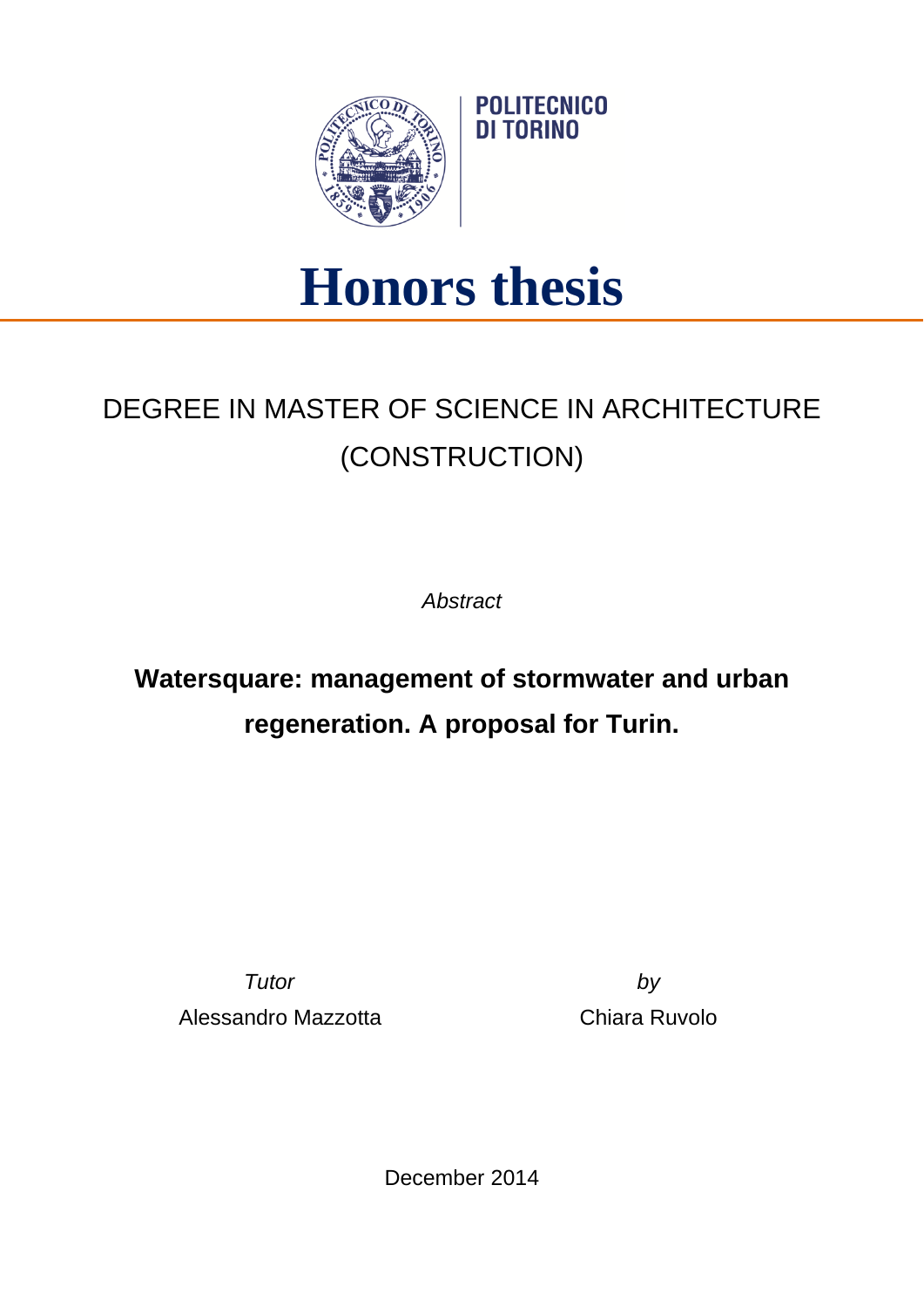This thesis deals with the issue of the meteoric washout in urban environment, analyzing systems for containment and storage of the rain water, which also may turn into opportunities for formal quality of open spaces: it refers to "Water Squares", a recent technology invented and developed in the urban area of the city of Rotterdam.

\_\_\_\_\_\_\_\_\_\_\_\_\_\_\_\_\_\_\_

Originating from the consideration that territorially the Netherlands have specific geomorphological characteristics, which contribute to the occurrence of problems such as flooding or overflowing of the sewing system, it was decided to study and analyze this technology, strongly rooted in the Netherlands, where issues related to heavy rains are becoming more frequent in urban areas. Cities are in fact the place where, by definition, the greatest changes occur in terms of land use and exploitation of natural resources. Nevertheless the relationship between water and cities did not see in parallel the development of effective solutions to problems and needs, that become more and more evident with time, especially in view of the effects of recent climatic changes. A proper management of storm water runoff plays a fundamental role both in limiting the phenomena of flooding and in reducing pollution on receiving water bodies. This issue should, therefore, be carefully considered in the planning and design of sewing systems and treatment plants of urban waste water.

Also our Country faces periodically issues related to excessive water collection into sewage systems; here in particular, usually sewage systems collect in the same manifold both storm water and waste water. This approach may cause on one side damages related to water collection exceeding the design limit of the duct; on the other side, issues will raise related to the pollution of the spillways in which, during emergencies, untreated waste water would be discharged. In fact, treatment plants are often not designed to cope with storm phenomena of strong intensity, resulting into excessive and sudden water flow.



Schematics of the spill in a sewage system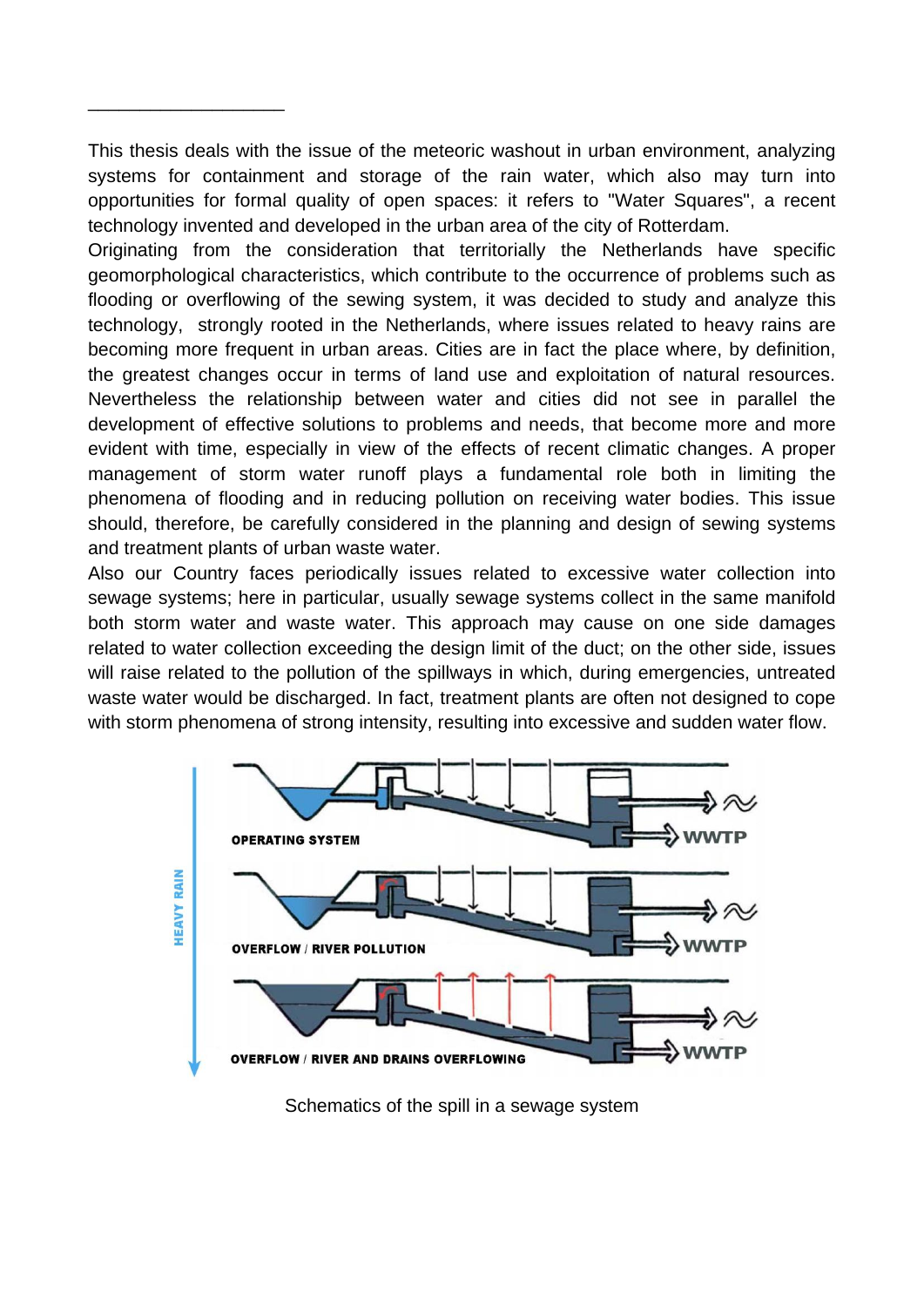The thesis then analyzes limits and potentials of several typologies of reservoirs like the Water Squares. This will become an opportunity for studying the example of Turin urban context with its dual sewing system.



Schematics of the Turin dual sewing system

Exporting the application from the urban context of Rotterdam, the concept has been adapted to a specific urban area of Turin, named the "Trincerone". The proposal herein described is aimed at the formal development of a Turin area, subject, for years now, to regeneration and restructuring plans. An alternative proposal is therefore here presented, aimed to respond positively to the ongoing general redefinition of the city landscape and, at the same time, to provide advanced design solutions able to stimulate and draw attention to the important issue of the relationship between water and the city.